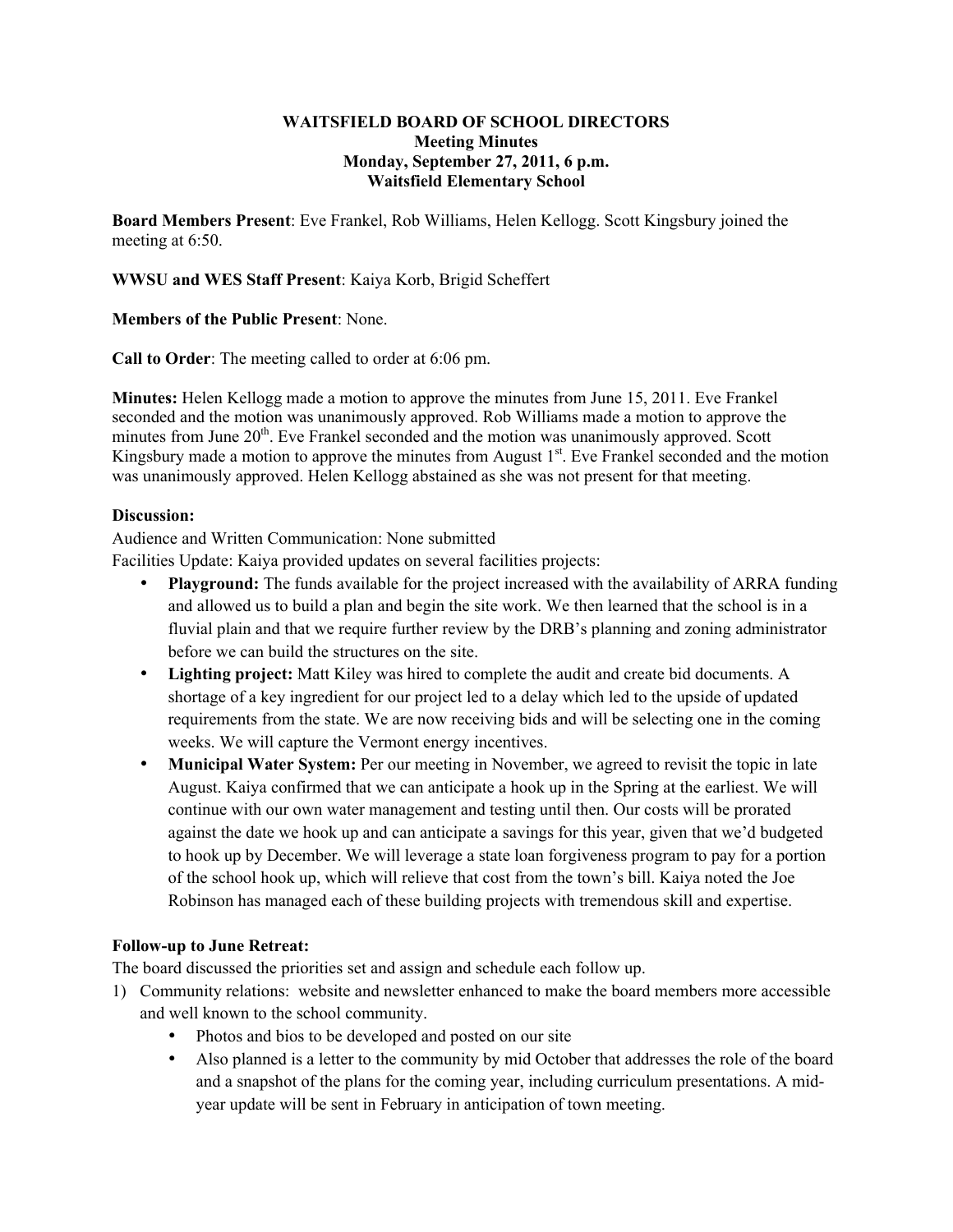- Attending PTA meetings as available: Meetings are held the second Thursday of the month. Board to plan for the December  $8<sup>th</sup>$  and March  $8<sup>th</sup>$  meetings.
- Recruit a videographer to capture our board meetings: Alex McClay has secured Corinthia XX to provide this service. She is affiliated with the Mad river TV.
- 2) Instructional Program: increasing availability to the curriculum presentation. Goal is to alert parents to the curriculum presentations and capturing them via the video program for online viewing. The board will offer childcare during those meetings. We will also create a board calendar that highlights upcoming events.
- 3) Labor Relations: The board sought to connect with the staff at the onset of the year. Given the unusual start to this year, those opportunities were missed. In lieu of those, we will look host a party for staff during a regularly scheduled staff meeting. Kaiya to send potential dates for consideration.
- 4) Board professional development: Each board member will commit to picking two topics per year to focus on and share with the board. Topics will be reviewed at the following board meeting.

Review 2011-2012 School Board Work Calendar:

- November: Kaiya noted the Common Core presentation by Sheila Rivers slated for November.
- January: the presentation will focus on health and guidance by Kat Fair and Sue Dillon
- February or April: the presentation will focus on physical education by Ray Drake
- May: the presentation will focus on math by Tom Young
- Additional details on the board calendar will be posted on the website.

# **Action Items:**

Accept bid for Lighting improvement work: The board reviewed three bids for the lighting work. Kaiya sought input from Matt Kiley, who recommended Mike's Electric, the lowest cost bidder. This company is a large scale operator with significant experience working with Efficiency Vermont. The board approved the selection of an upgrade from the base lighting fixtures with straight downward projection to one that delivers a broader arc of light. Helen Kellogg made a motion to approve Mike's Electric bid not to exceed \$18,010. Eve Frankel seconded and the motion was unanimously approved.

# **Reports:**

**Financial Report:** The school year ended with a fund balance of \$66,000, driven by oil and staff savings. A final audit is expected in the coming weeks. Next month we will review the financial reports for the coming fiscal year.

**Principal's Report:** Kaiya provided a detailed report on the work of the school. Eleven staff members are working specifically on mindfulness work and meditation as a tool for helping people focus. The school's restructuring process is underway with meetings between pre-K and K, grades 1&2 etc. Curriculum is shared and field trips are aligned, among other benefits. Finally, the open house concluded with a chaotic audience to the presentation. Kaiya called it out and will look for ways to revise the tone and the structure for future events.

Washington West Representative Report & Superintendent's Report: Brigid reported on the state of Act 153, the common core and the challenges with the lease for the current office space. The executive committee is exploring building out central offices at Harwood in the existing space there. Transportation